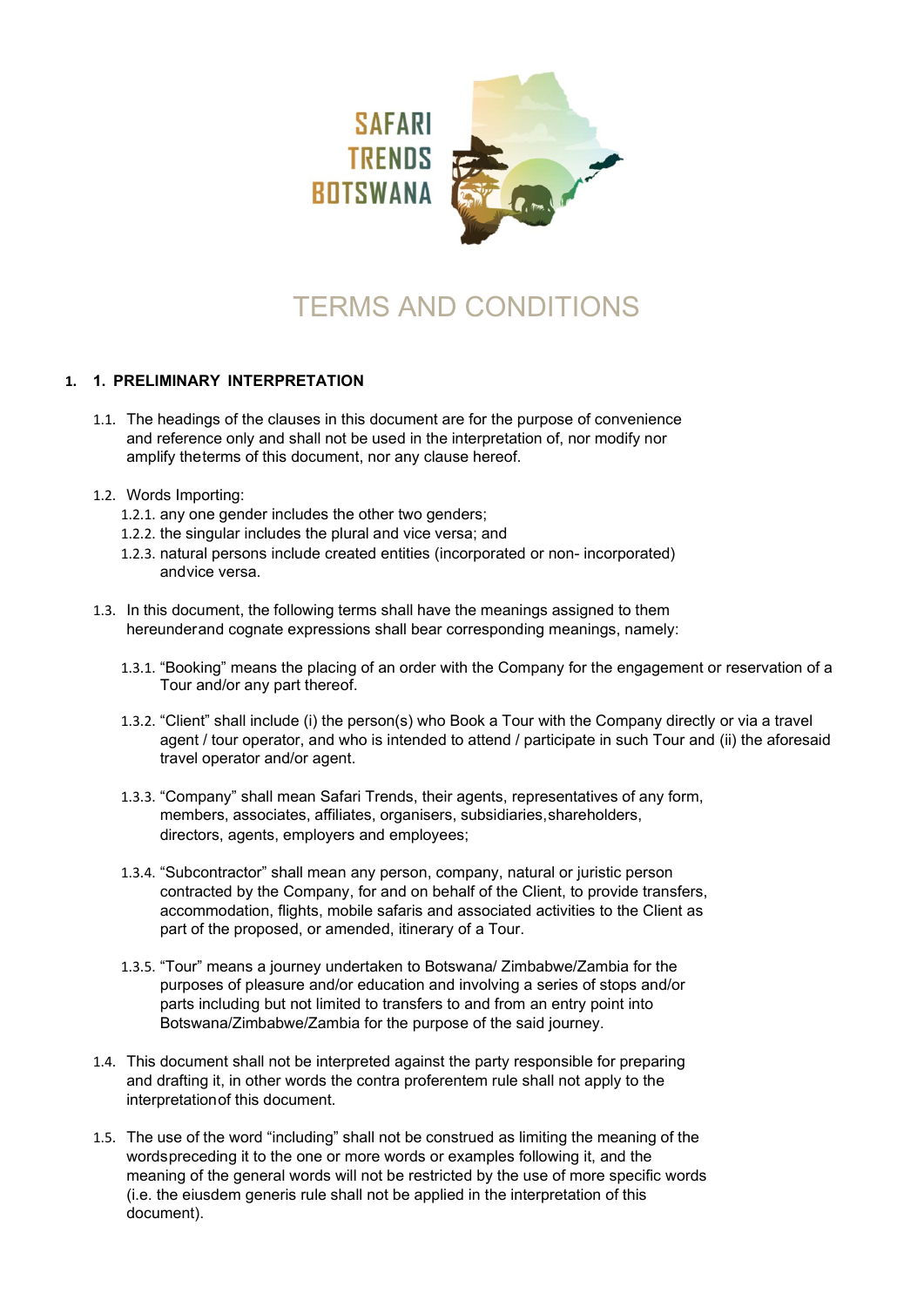1.6. All activities, associated activities and services listed on the proposed itinerary are conducted by Subcontractors appointed by the Company and the Company will under nocircumstances be held liable or take any responsibility for any damages, activity or associated activities conducted by any of its Subcontractors.

#### **2. EXCLUSION OF LIABILITY, SUPPLIERS TERMS AND RISK**

- 2.1. Exclusion of liability
	- 2.1.1. In terms of the trading conditions, and any contract(s) concluded pursuant hereto, theCompany acts as a booking agent only, for and on behalf of the Client in the procuring of transfers, accommodation, flights, mobile safaris and associated services from Subcontractors for the purpose of a Tour.
	- 2.1.2. All aspects of a Tour including but not limited to transfers, accommodation, flights, mobile safaris and associated services are provided directly to the Client by Subcontractors and the Company's role is solely limited to the procuring of such services from the Subcontractors as booking agent for the Client.
	- 2.1.3. While the Company makes every effort:
		- 2.1.3.1. to engage quality Subcontractors among the airlines, hotels, tour operators andother service providers to constitute the itinerary of the tour; and
		- 2.1.3.2. to ensure that the various services that constitutes the Tour package will becarried out efficiently and as advertised;

it does not have control over the provision of services by Subcontractors and accordingly excludes any and all liability for any loss, damage, injury, cost and expense suffered by the Client as a consequence of any error, default, negligence act or omission of any Subcontractor in carrying out the logistics of the Tour package, or associated activities.

- 2.1.4. Without limitation to the generality of the exclusion set out in Clause 2.1.3 above, the Company shall not accept liability for:
	- 2.1.4.1. Any changes, omissions or delays before, or during the course of the Tour occasioned by technical difficulties, weather conditions, communication breakdown or events beyond the control of the Company.
	- 2.1.4.2. the withdrawal, cancellation, change or amendment of any service provided by a Subcontractor in connection with the Tour.
	- 2.1.4.3. Any cancellation or curtailment of the Tour as a result of the Client's personal circumstances, (e.g. death, illness or other) or because of any other reason whatsoever.
	- 2.1.4.4. Changed circumstances and/or event expenses: these include but are not limited to unscheduled extensions or curtailment of accommodation, changesto scheduled flights, additional airfares, telephone and meal costs, etc., which will be for the Client's own account.
- 2.2. If, in the opinion the Company, the fulfilment of a Tour is considered impossible, illegal or inadvisable because of weather conditions, unrest, strikes, war, pandemic, plague, government action and/or any other adverse factors beyond the Company's control, the Company may at any time cancel the Tour or any part thereof or make alterations to the itinerary route, accommodation, price and/or any other aspect thereof as it deems fit, and any losses and expenses resulting from such cancelation or alteration shall be solely for the account of the Client.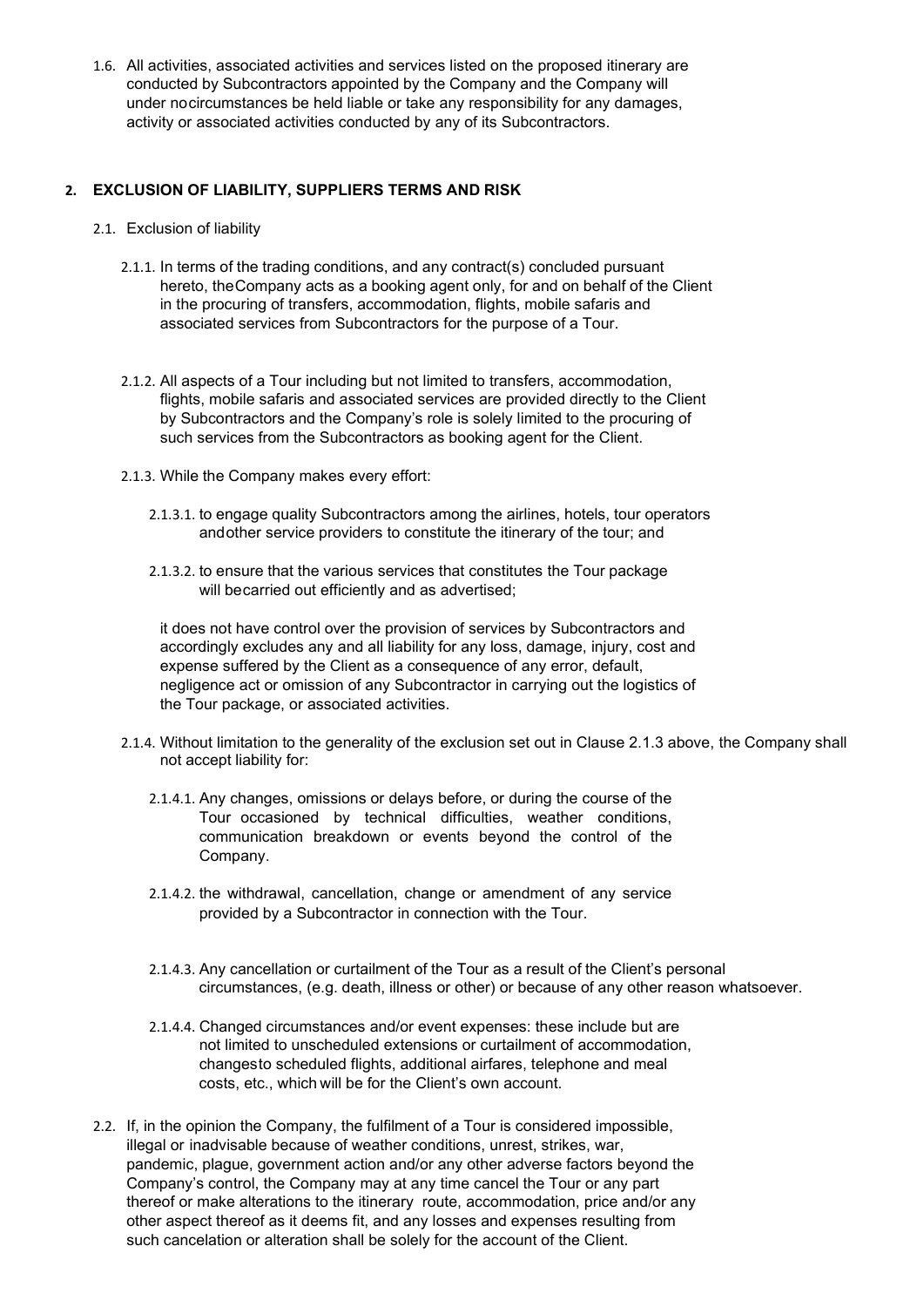- 2.3. The Company will on request provide the identity of the Subcontractor and such Subcontractor's terms and conditions.
- 2.4. The Company will not be liable or responsible for any damages of whatsoever nature (including but not limited to any personal injury, death and/or damage to property) that theClient may sustain arising from any cause whatsoever, including negligence.
- 2.5. The Client binds his/her dependants, heirs, trustees, executors, administrators, third partiesand/or assigns to the terms and conditions of this document and undertakes to indemnify, hold harmless and expressly exempt the Company from any and all liabilities and/or claims (specially including but not limited to claims arising from personal injuries, death, loss of support, delay, theft, inconvenience, accident, loss, consequential loss, damage to property, medical expenses, funeral and related expenses) arising from any cause whatsoever by virtue of the Client's participation in the Tour.
- 2.6. The Client waives any and all liabilities and/or claims of whatsoever nature or cause, howsoever arising, which he/she or his/her dependants, heirs, trustees, executors, administrators, third parties and/or assigns might have against the Company arising out of his/her/its booking of and/or participation in a Tour.
- 2.7. Without derogating from the generality of this document, should the Company be found liable by a court for a claim for damages, then and in that event the Company's liability in respect thereof shall belimited to the actual proven and direct loss only, such liability however, shall not exceed P 100,000.00 (one hundred thousand pula).
- 2.8. The Company will not be responsible for any charges that appear on a Client's credit cardnot levied/effected directly by the Company (e.g. a credit card charge by a hotel) and willnot accept any responsibility for having any of these charges reversed or corrected upon the Client's return to his/her country of departure/final destination.

## **3. RESERVATIONS AND PAYMENT TERMS**

- 3.1. Bookings will only be accepted by the Company from bona fide Travel Agents/TourOperators or individual clients.
- 3.2. A Booking will be made by the Client placing an order with the Company in writing via email.
- 3.3. Provisional bookings will be held for a period of 14 days (2 weeks or as stipulated in the quote), where after payment of a non-refundable deposit will be required to secure confirmation of the booking, (unless otherwise agreed between the parties in writing), failing which the booking will automatically be released.
- 3.4. A Booking shall only be confirmed by the Company upon receipt of a nonrefundable deposit (unless otherwise agreed by the parties in writing). The deposit will vary depending on the Subcontractors requirements and will be notified to the Client via email following the placing of the Booking by the Client. The Company will confirm a Booking via email once it has received the said deposit, and upon such confirmation the Client shall be bound to proceed with such Tour or cancel same in accordance with the terms set out herein.
- 3.5. The Client shall make payment of the balance of the Tour price (if any) to the Company no later than 60 days before the scheduled start date of the Tour.
- 3.6. On confirmation of a booking, the Company requires the following information with respect to each and every Client: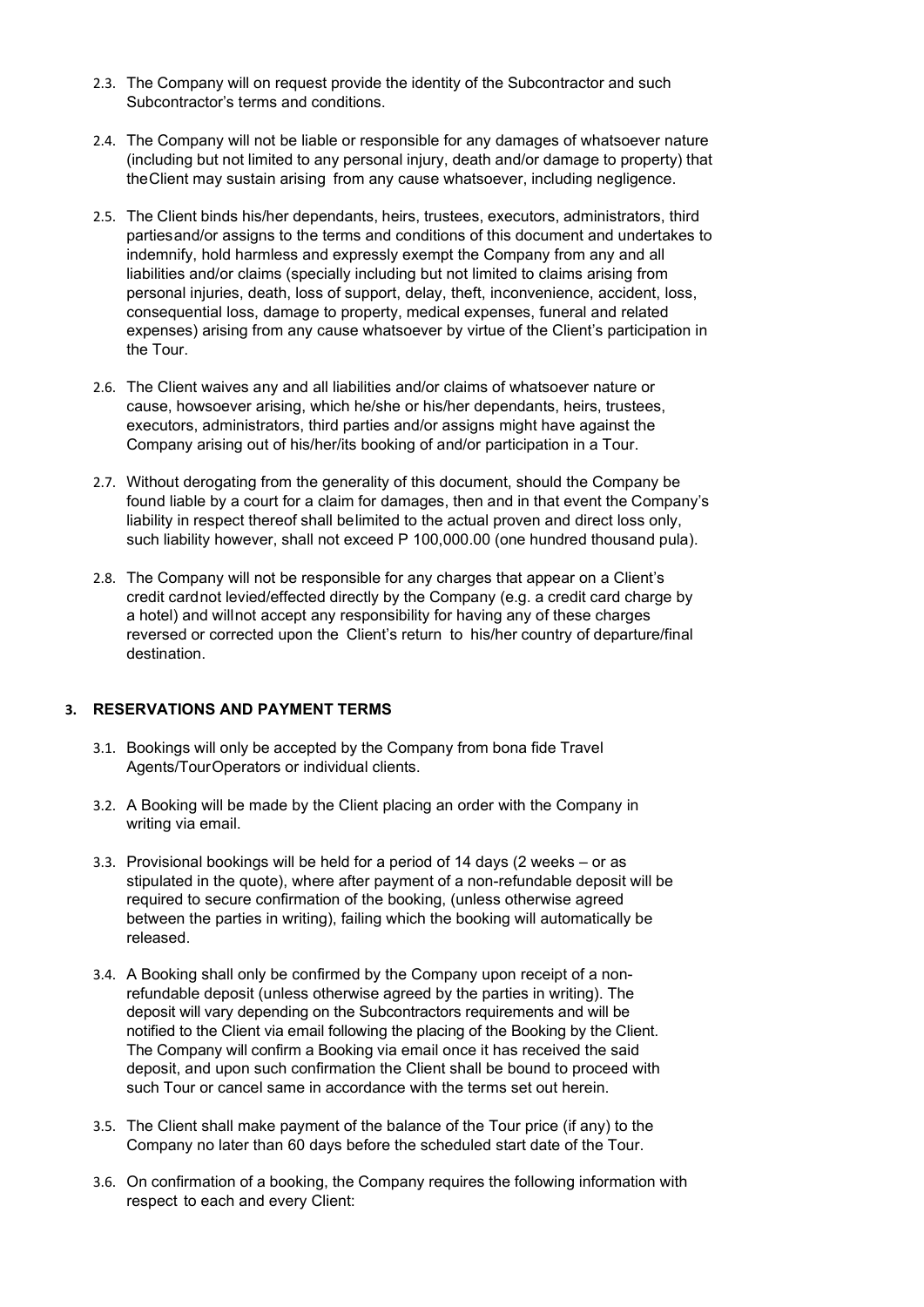- 3.6.1. Full Names, Surname and Passport Details;
- 3.6.2. Nationality;
- 3.6.3. Arrival & Departure Details of all Flights, as well as any InternationalConnecting Flight Times;
- 3.6.4. Medical/Travel Insurance Details as well as contact numbers of same;
- 3.6.5. Emergency contact details for the Clients' family;
- 3.6.6. Emergency contact detail for the travel agent / tour operator making the booking;
- 3.6.7. Any special Dietary Requirements / Medical Conditions;
- 3.6.8. Room Preference e.g. Twin / Double / Single / Triple / Family
- 3.6.9. Special Requests / Special Occasions e.g. Birthday, Anniversaries, Celebrations
- 3.6.10. Passenger Weights for light aircraft flights.
- 3.7. By placing an order for a Booking, the Client thereby confirms and acknowledges that all terms and conditions of the Company have been provided to and/or been explained and accepted by the Client.
- 3.8. By placing of an order for a Booking the Client confirms and acknowledges that all parties participating in the Tour have been made aware and accept that the Tour carries inherent risks, and that the Clients voluntarily assume all risks which are associated with the Tour. The Client further understands and agrees that all persons participating in the Tour shall be l be required to sign indemnities with the Subcontractors and to abide by the respective Subcontractors Codes of Conduct in order to ensure their safety.
- 3.9. In the event that a booking is not paid in full as per the above payment terms the Company shall be entitled to cancel the Tour and retain the deposit in addition to any right to receive payment of the cancellation fee set out below.

## **4. CANCELLATIONS**

- 4.1. All cancellations should be made in writing and will only be deemed effective uponacknowledgment of receipt by the Company.
- 4.2. Cancellations will be subject to the following penalties:
	- 4.2.1. A cancellation fee of 30% of the total booking fee shall be payable to the Company inthe event that a booking is cancelled immediately upon confirmation.
	- 4.2.2. A cancellation fee of 60% of the total booking fee shall be payable to the Company in the event that a booking is cancelled 46 - 65 days prior to commencement of the tour.
	- 4.2.3. A cancellation fee of 100% of the total booking fee shall be payable to theCompany in the event that a booking is cancelled 45 days or less prior to the commencement of the tour.
- 4.3. Changes to the date of any Tour or part thereof shall be made upon written request by the by the Client and upon condition that the Client makes payment to the Company of:
	- 4.3.1. an administration fee in such amount as shall be notified to the Client in writing; and
	- 4.3.2. where applicable, payment of a cancellation fee in such amount as shall be notified to the Client in writing.
- 4.4. The Client understands and acknowledges that the Company will be liable to the Subcontractors for the payment of cancellation fees in the event of the cancellation of a Tour or any part thereof and accordingly undertakes to indemnify and hold harmless the Company from and against any and all loss, expense, damage and/or liability incurred or suffered by the Company as a consequence of making payment to a Subcontractor of any cancellation fee or penalty because of the cancellation of a Tour or any part thereof.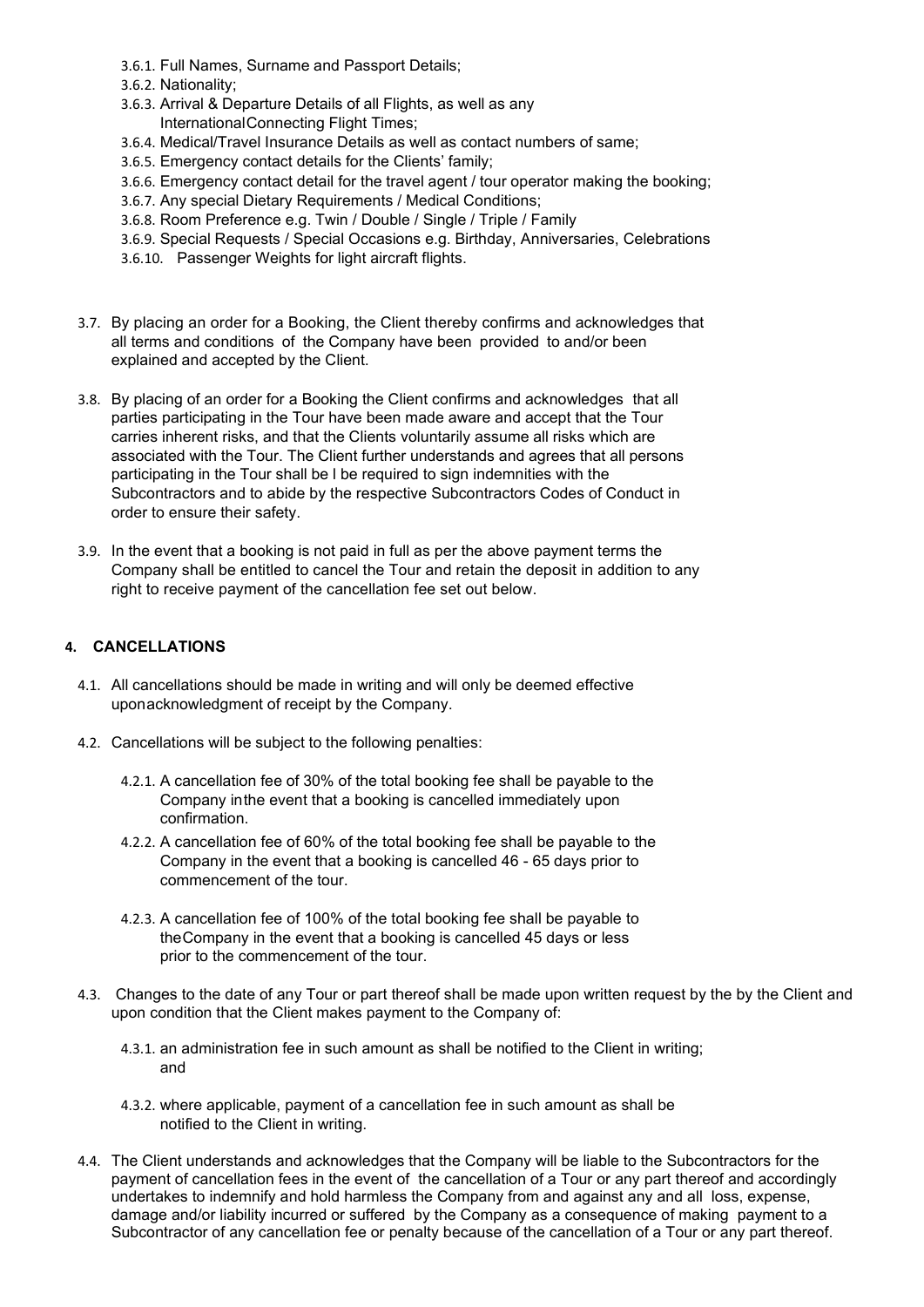#### **5. GENERAL TERMS**

- 5.1. The Company shall not be bound by any representation, warranty, promise or the like notrecorded herein or agreed to by it in writing. No representation, term, warranty or condition express or implied shall be considered to be or have been made or agreed or implied by reference to any other writing, advertisement or conversation.
- 5.2. No indulgence, which the Company may grant to any party, shall constitute a waiver of any of the rights of the Company, and the Company shall not hereby be precluded from exercising any rights against the Client, travel agent / tour operator which may have arisen in the past or which might arise in the future.
- 5.3. Each of the terms or conditions of this document are separate and severable, which are individually and jointly enforceable. In the event that any one or more of the provisions of this document are found to be invalid, unlawful and/or unenforceable, such provisions will be severable from the remaining provisions and the remaining provisions shall continue to be valid, in full force and effect.
- 5.4. The Client undertake to obey all instructions given by the Company and its Subcontractors and to comply with the general Codes of Conduct as may be issued by the various Subcontractors from time to time, including any prohibition on smoking imposed on any coaches and at any hotels/venues on any tour, throughout the duration of the tour.
- 5.5. Neither party shall be liable for any breach of this Agreement or other failure performance arising solely as a result of an event of force majeure which means any event outside the control of the party relying upon it as reason for failing to perform any obligation under this Agreement, including (without limitation) any act, order or requirement of government (national or local), war or threat or war, terrorist activity or thethreat of the same, adverse weather conditions such as to create serious risk of death or serious injury or otherwise make performance of the contract dangerous to any person, and any form of industrial action.
- 5.6. Neither party may transfer or assign its respective rights and obligations under this Agreement without the other Party's written consent.
- 5.7. This document, together with all annexures, addendums and/or itineraries attached hereto,constitutes the whole agreement between the Client and the Company and no variation, cancellation, novation or deletion of any provision of this document shall be binding unless reduced to writing and signed by the Client and an authorised representative of the Company.
- 5.8. This Agreement shall be governed by and construed in accordance with the laws of the Republic of Botswana and any dispute between the parties shall be determined as provided for hereunder.
- 5.9. These terms and conditions are effective immediately on the placing of a Booking and shall continue to be in full force until written variation and/or termination is confirmed by the Company.

| <b>AGENT INFORMATION</b> |  |
|--------------------------|--|
|                          |  |

| Travel Agent / Tour |  | Operator | Representative: |
|---------------------|--|----------|-----------------|
|                     |  |          |                 |
| Position:           |  |          |                 |
|                     |  |          |                 |
|                     |  |          |                 |
|                     |  |          |                 |
|                     |  |          |                 |
|                     |  |          |                 |